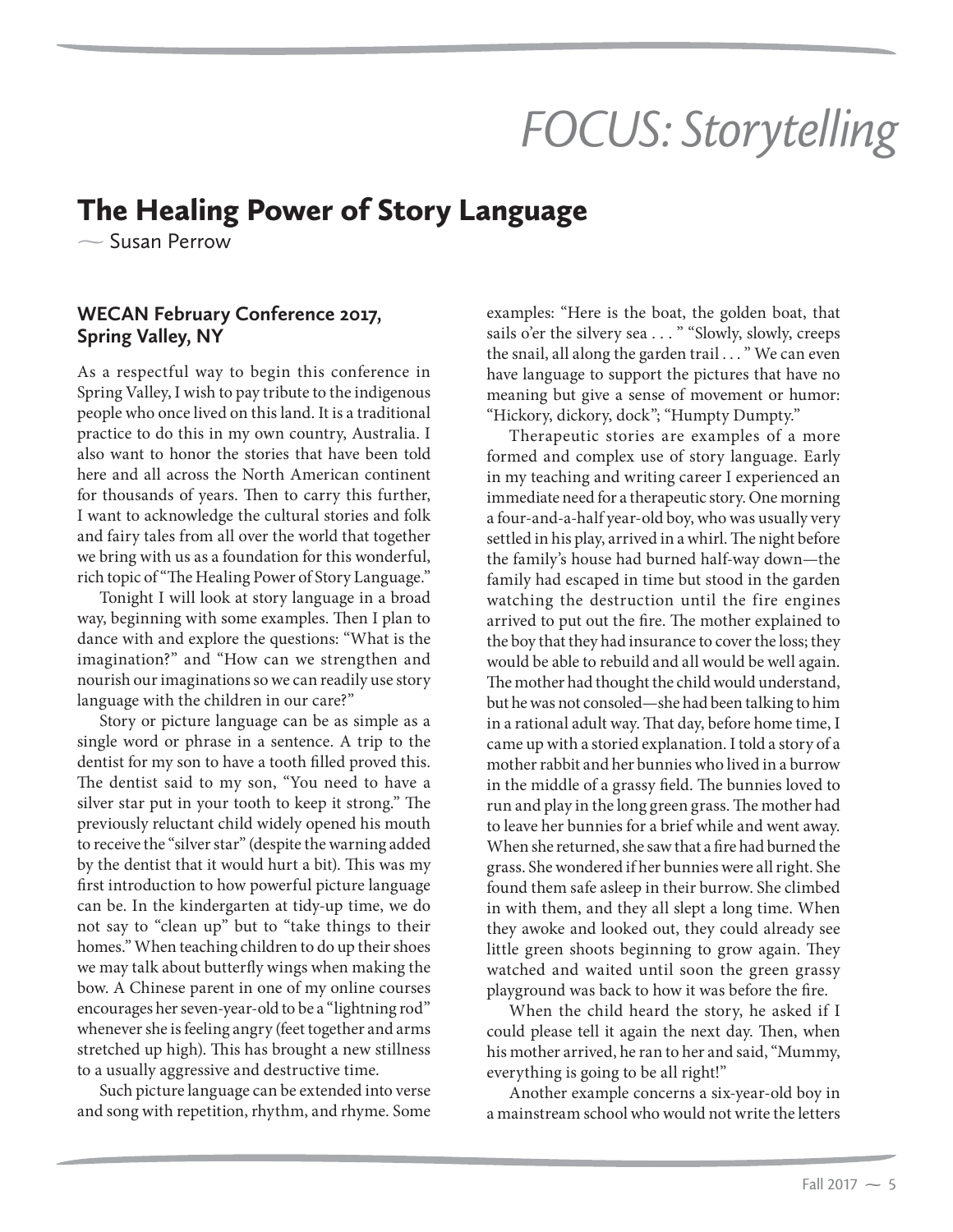in class but only wanted to draw pictures. The teacher shamed him, and he was so upset that he broke the pencil. The teacher put him outside the room and called his parents. His mother was attending my therapeutic story seminar that weekend and wrote a story which she then took to the teacher. The story was read to the whole class. The story told of a broken pencil that, when it was mended, had a special song it liked to sing when it was used to write letters (the story included the song). This transformed the child's attitude. When the child came home from school that day, he wrote a beautiful letter "A" and asked if his mother could hear the pencil singing—then he sang the song for her.

Now for a light-hearted example. A three-yearold girl refused to sit at the table when I was invited for an afternoon tea party. The mother was distressed and embarrassed by the child's lack of cooperation. The mother tried reasoning with the child but to no effect, then looked to me for help. I cupped my hand to my ear and said that I had just heard that the table was inviting everyone to a party. I named all the items on the table—cups, plates, flowers, cake, biscuits, fruit, etc. But the table was sure that one friend was missing. By this time the child had stood up from her place of refusal and was patting her chest to show that she was the missing friend. Then she sat at the table to join the party.

Communicating with children in "their" language is an important way to ensure that children can have a full childhood. Of course, I am not meaning "baby talk" here—I am referring to the language of story, the language of song and rhyme, the language of the imagination - this is the natural language of childhood.

Margo Sunderland, the Director of the Centre for Child Mental Health in London, is passionate about story language. She sees this as an important but under-used therapeutic modality. She claims that story is the language of young children and that literal rational language is often sensorially too dry like "dead little words" to them. Of course, there are certain things that need straightforward language: "Turn off the water quickly—it is too hot"; "hold hands as we cross the road." But there are many times when, by using the language of the imagination, we are doing children a great favor–we are reaching into their world instead of expecting them to stretch up to our adult world!

Another wonderful "imagination" project is happening in Simon Fraser University, Vancouver, led by Dr. Kieran Egan. With funding from the Canadian government, he has established a research school to develop story-centered curricula for children in British Columbian preschools and schools. He understands from his research that the imagination is the most effective way to reach and teach children.

Slowly we are finding our way back to imagination. Dr. Albert Einstein, more than 90 years ago, understood the balance between imagination and rational thought when he famously stated, "Logic will get you from A to B. Imagination will take you everywhere."

Waldorf has had this wisdom for almost one hundred years. In A Modern Art of Education, Rudolf Steiner describes graphically the imbalance of teaching intellectualized concepts without using imaginative "living pictures"—he gives us the image of someone with a plate of fish in front of him, cutting away the flesh and consuming the bones! (pp. 139-40.)

What is the imagination? Dictionaries give main definitions such as: "the faculty of forming mental images of what is not actually present to the senses; the ability to imagine things that are not real; the ability to think of new things." However, these are quite limiting and "dry." They speak conceptually of something that is not conceptual. If we want to understand a butterfly, we really have to move and dance with it, not capture it in a net.

From different cultural and poetic viewpoints, I want to dance with this question. I have been fortunate to travel widely since my books have been translated into many languages. I have been in Africa and Asia. I have had time to soak in some different cultural understandings and have found a deep reverence in each country and culture for story and the imagination.

During three years working in East Africa, often when I would meet someone new and tell them that I wrote stories, the Kiswahili response would be: mawazo ni mwanga katika usiku—imagination is a light in the night. Or hadithi mwanga usiku—stories light the night. In Southern Africa, the San people (Bushmen) have no word for imagination. For them "story" is all-encompassing. They have a saying: "A story is like the wind. It comes from a far off place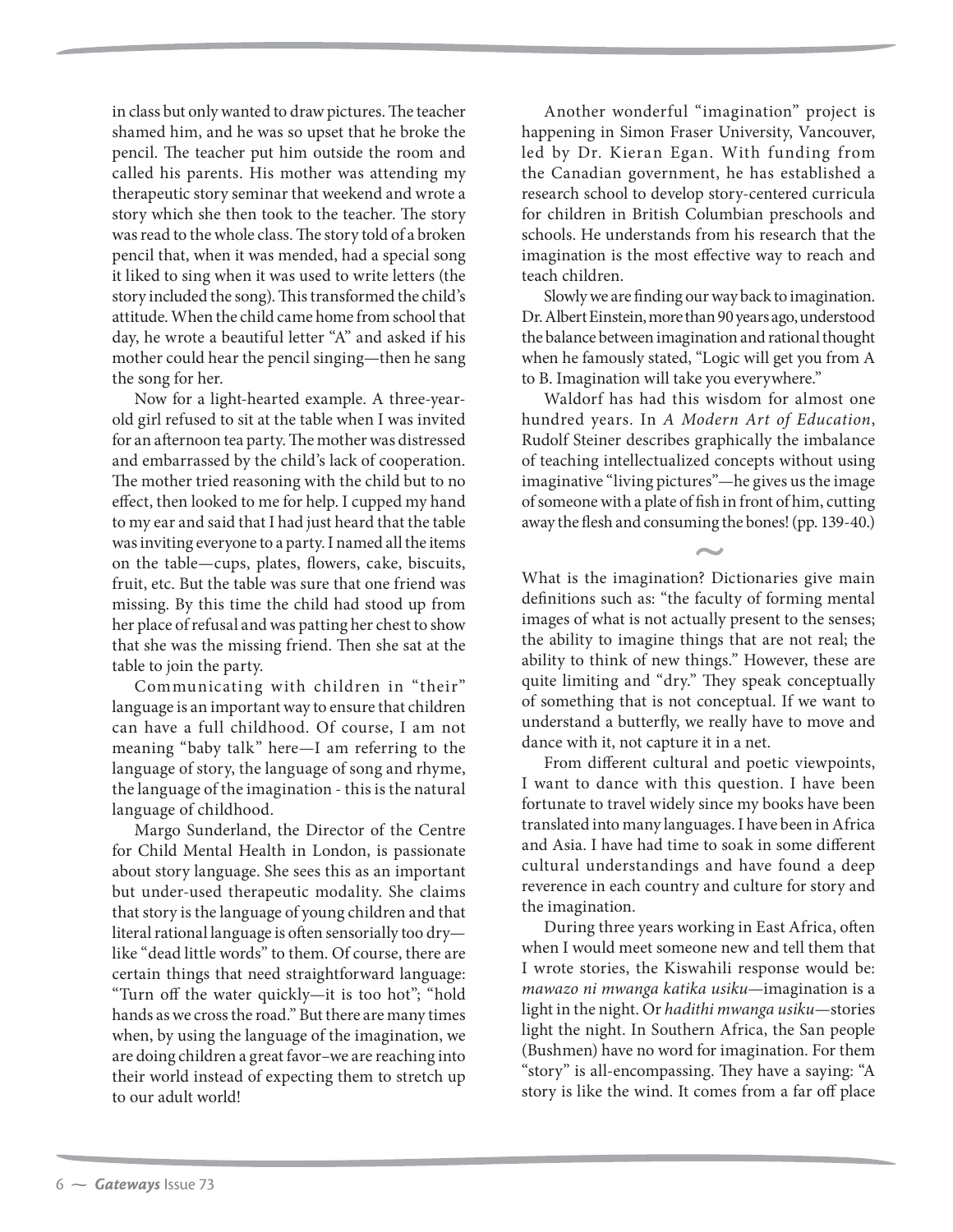and you feel it." They would "story" their children on long treks across the desert and savannah no literal and rational talk (just another thousand steps – let's count! or a promise of a treat when we get there!). The Bushmen would carry the walk through the imagination—there would be stories of that rock, this bush, the clouds, the lizard and more! Story is so important to this culture that it has been documented with incarcerated Bushmen that they have wasted away mainly because they have missed their connection to story.

Similarly, in my country, Australia, "story" in indigenous culture embraces everything connectedness, all life, nature and community. It goes back thousands of years to the Dream Time, which is the aboriginal understanding of the world, its creation and its stories.

In China, when I have posed the question in my seminars, "What is imagination?" the common reply has been that in Chinese culture it is difficult to define but could most fittingly be compared to the TAO, the invisible force behind all things; stillness and movement; the balance of all things; the heart force of nature. "After all, if trees and flowers could talk they would speak in stories," one participant commented. Another, who had studied ancient Chinese painting, spoke of the empty spaces in each painting. He believed that the blank spaces were left for the imagination.

Crossing now to our English culture, there are many arts from which we can draw to explore this question. But in the time constraints of this talk, I want to come to this specifically through poetry. Poets through the ages have worked to elevate the importance of imagination over logic, and have deeply respected the sacredness of image and metaphor.

Many years ago, in my quest for a poetic understanding of the imagination, I made an exciting discovery. It shone out of an essay on "Matter, Imagination and Spirit" by the English poet and philosopher Owen Barfield. In his writings, Barfield depicts two realities—the spiritual and the physical, the "hidden" and the "everyday." But he gives motivation to us as adults, for he suggests a bridge between the two, a way of traveling from one to the other. This bridge or connection between matter and the spirit is the "imagination"—beautifully depicted as a rainbow bridge of imaginative activity. This is

the realm of the story, the realm of metaphor, the realm of symbol.

With this in mind, let us now look at the question: Why does story language (story, poetry and song) seem to be such a natural language for children? In light of Barfield's ideas, the answer seems quite simple. It is because children have only recently crossed the rainbow bridge. For them this imaginative world is so near, is so real.

When one of my sons was asked at the age of six, "Why do you like fairy tales?" his answer was "Because they think about what I think about." This childlike wisdom has helped build another link in my chain of understanding of the imagination—for a child the imaginative and spirit world could be as real as the physical everyday world, and children seem to have the ability to cross back and forth like butterflies.

The poet William Wordsworth, in his "Ode on Intimations of Immortality from Recollections of Early Childhood," captures beautifully how close our little children are to the spiritual world—" . . . trailing clouds of glory do we come from God who is our home. Heaven lies about us in our infancy!" He laments this loss of connection to spirit as we grow older—"at length the man perceives it die away, and fade into the light of common day."

Imagination is an interesting phenomenon. In human development, we mostly grow stronger physically, socially and mentally, but often weaker in connection to the spirit, weaker in our imagination. Most adults have to work hard to keep their imaginations flowering—they have to tend their imaginative gardens. Children have this naturally but for many of us our connection has faded.

Wordsworth's poetic lament seems related to this phenomenon. Something splendid fades, something vastly wondrous shrinks. This is the challenge for us as teachers: how do we re-develop, re-nourish, and restrengthen our imaginations so that we can work with children using the language most familiar to them?

As a long-time student of anthroposophy, I have been particularly interested in Steiner's thoughts on developing the organs of spiritual perception— Imagination, Inspiration, and Intuition, the three "I"s (spelled with a capital "I"). But I can openly confess I have not achieved these lofty stages of development! As Steiner himself has warned us, it is a long, hard, arduous task.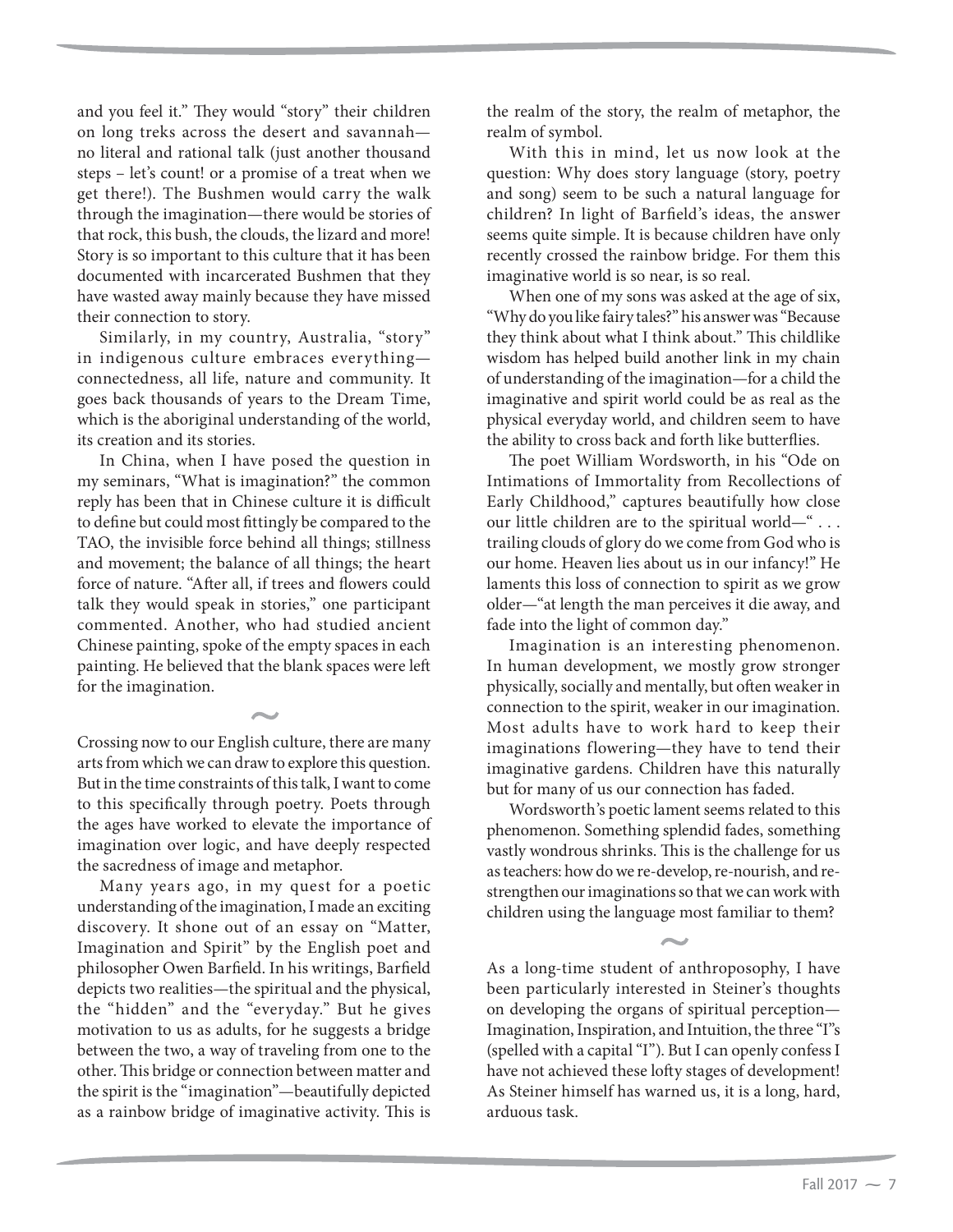However, while we plod slowly along this path, I think it is important to be aware of and honor what I am going to refer to as the little "i"s – the imagination, inspiration, and intuition belonging to our everyday life, to our everyday humanness. We sometimes get a sensing from somewhere. Sometimes we feel that something greater is working through us. Sometimes we receive gifts, grace from the spiritual world. We sometimes even say, "An inspiration has come to me!"

I am sure that the big "I"s and little "i"s are connected, but from my personal experience this broader awareness has given me creative courage to write my stories.

Here are some personal examples, beginning with some experiences of the little "i" of intuition. One goes back 30 years—before the founding of our Steiner school in Byron Bay. A little voice "told" me to go outside and retrieve a registration package for the starting of the school. I had tossed it into the recycle bin because it looked as though the founding of the school was not going to happen. Getting those papers out of the recycle (minutes before it was emptied) was life-changing for the school's future, as they gave access to a higher funding category. Today, in my story writing, I have had several "intuitive" gifts that have helped with writing some of my stories for trauma—for example, The Rose and the Thorn for the Norwegian tragedy and The Flowered Kimono for post-tsunami Japanese families.

We have probably all had personal experiences of being touched by the little "i" of inspiration watching a sunset, walking in nature, looking at a great work of art, reading a poem. Such experiences have inspired much of my writing. Nature and the arts have been an inspiration in all cultures throughout history. In his autobiography And There Was Light, Jacques Lusseyran wrote that when he was imprisoned in Buchenwald during World War 2, poetry was one of the rare things that prevailed over cold and hatred. Poetry tied earth back to heaven; linked the real and the impossible; inspired courage against all odds.

As for the little "i" of imagination, this can penetrate and enrich our daily life and work in so many ways, with children (as per the examples given at the beginning of my talk) but also with adults. Susan Laing is an Australian artist and psychologist who effectively uses imaginative language in her work with her clients. Recently she counseled a woman who had been grieving for six months over having had to have a C-section. She asked her; "If you were trapped in a room with the door stuck, what would you do? " As the woman answered, "Of course, climb out the window." She smiled and her grief dissipated.

A doctor friend of mine keeps a collection of figurines on a tray on his desk (people, animals, trees, fairy tale characters). They are a point of lateral reference for his patients to start connecting with their own unique condition in a metaphoric, imaginative way.

Many cultures talk quite freely in pictorial, imaginative language. In Kenya, wise sayings are written into kikoys (sarongs). One of my favorites, that was often helpful at a school meeting when the agenda seemed off track, was "It's no good polishing the floor if the roof is leaking."

I encourage you to share and write down your own experiences of the three little "i"s. You may be surprised to find, like I have, that they shine their sparks of light into our everyday life more often than we may have realized.

However, even though these little "i" gifts sometimes light up our lives, how can we nourish and strengthen them? Particularly with our "imagination," how can we find ways to let it shine brighter and more often?

I would like to finish with seven tips that may help: **Read.** Read many children's stories. Immerse yourself in the images of folk and fairy tales.

**Listen.** Let Mother Nature speak to you. Nature has so much to share. Walk in a forest, on a beach, in the park. Sit in a garden or on a balcony amongst the potted plants.

**Observe.** Ideas for metaphors for stories can come from the most unusual places, such as a dust pan and brush as a metaphor for cooperation. It is surprising what we can pick up through observation. Observation can also help to inform our stories: How does a wombat carry her baby? How does a snake shed its skin?

**Walk.** Poets and philosophers have attested to how walking can loosen our thinking. Bruce Chapman was a traveler from the last century. He walked across Australia and up South America. He believed that if you walk enough you do not need religion. There is much potential in walking.

**Play** with story motives. Use story cards (see attached chart) and randomly pick two and use these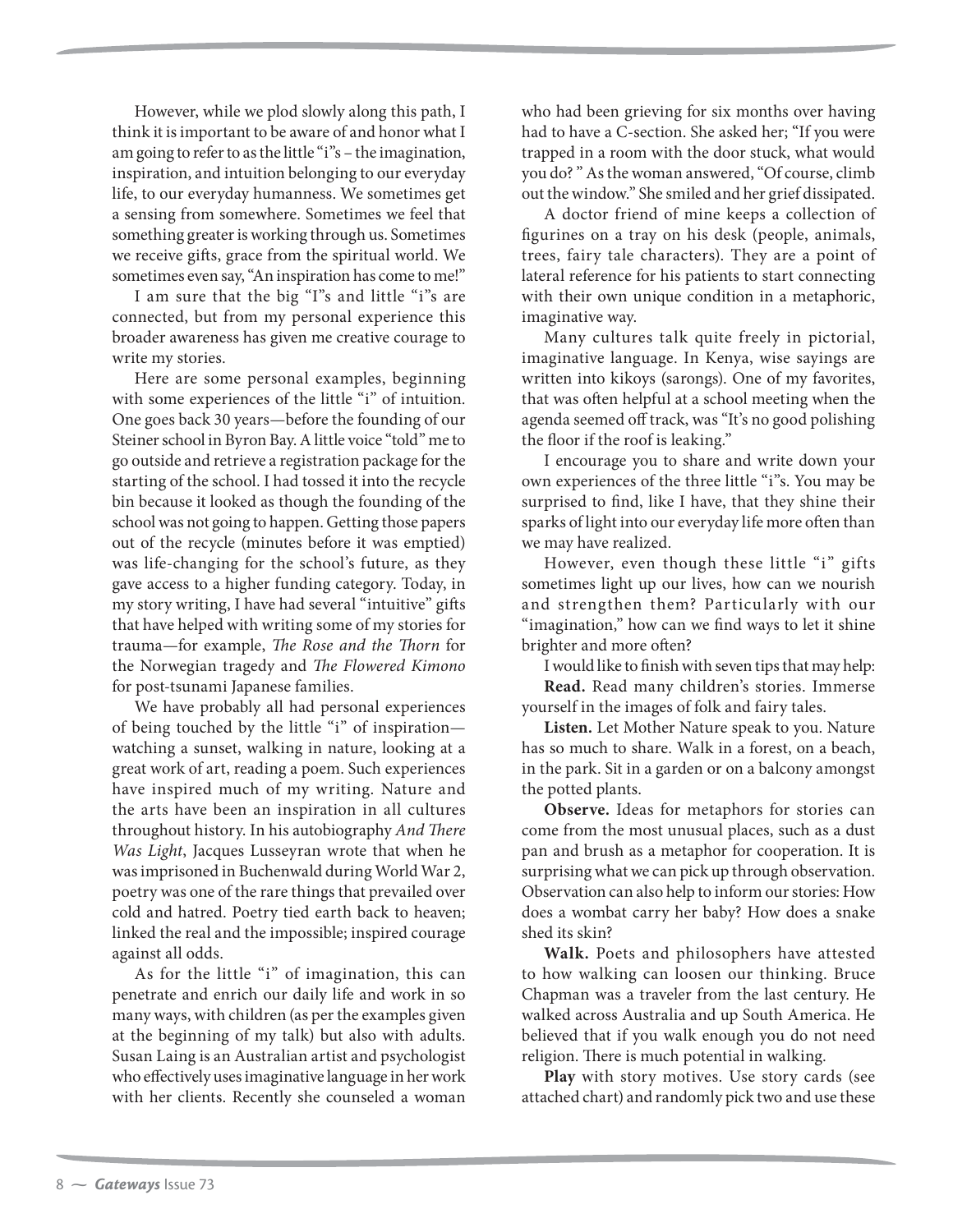to craft a story. Almost every story has a beginning (introduces the problem), a middle (wrangles with the problem) and an end (problem resolved). The random approach can help your imagination to flutter and fly.

**Give it time.** Sometimes we need to sleep and dream and sleep some more.

**Give it a go** (an Aussie saying). When you have created a story or game or song or rhyme, use it with the children. Strive for it to be as polished as possible, but accept that nothing is ever perfect. Be encouraged by the lyric from Leonard Cohen's song "Anthem": "There is a crack in everything. That's how the light gets in."

Working with these pointers can help us with writing therapeutic stories. However, this genre of writing is not about recipes, it is not like a cooking class. In my books you will find a framework that has helped me—working with "metaphor," "journey," and "resolution." But most of the effort has to come from you—playing, exploring, trying and re-trying, using your three little "i"s, slowly plodding along the path of the lofty "I"s!

There are so many circumstances and situations today with children that can be helped with a uniquely crafted story using a particular imaginative journey and specifically chosen metaphors. I believe it is our task as teachers today to take up this challenge, and even if our writings may only be a "stammer" compared to the beauty and depth of a fairy tale, I encourage you to "stammer" away.

**Editor's Note:** You can use the following collection of words ("motives" or "prompts") to help you create stories in a variety of ways. You might meditate upon the collection while considering a particular issue you wish to address, choosing a few elements that seem to provide meaningful metaphors upon which to build. Or you might choose three disparate elements and meditate upon how they connect into a meaningful tale. Or, as you are working on a story, you might refer to the collection of words for inspiration when you get "stuck." The elements are all iconic, familiar fairy tale motifs—you should also add words of your own.**•**

(a small selection for random story making exercises—add more squares for your own ideas)

| <b>TREE</b>    | <b>BELL</b>     | <b>DOOR</b>      | <b>PRINCE</b> | <b>HORSE</b>  | <b>TEAPOT</b>                  | <b>ROPE</b>     | <b>FLOWER</b>                  |
|----------------|-----------------|------------------|---------------|---------------|--------------------------------|-----------------|--------------------------------|
| <b>SPADE</b>   | <b>FEATHER</b>  | <b>CAT</b>       | <b>MOON</b>   | <b>POT</b>    | <b>BEE</b>                     | <b>CAVE</b>     | <b>CHAIR</b>                   |
| <b>BEAR</b>    | <b>PATH</b>     | <b>KEY</b>       | <b>WAND</b>   | <b>STICK</b>  | <b>GRAND-</b><br><b>FATHER</b> | <b>NECKLACE</b> | <b>GRAND-</b><br><b>MOTHER</b> |
| <b>STONE</b>   | <b>GOLD</b>     | <b>HUT</b>       | <b>FARMER</b> | <b>HAT</b>    | <b>RING</b>                    | <b>GLOVES</b>   | <b>DOLPHIN</b>                 |
| <b>CRYSTAL</b> | <b>BAMBOO</b>   | <b>SHOE</b>      | <b>BOY</b>    | <b>SILVER</b> | <b>SHELL</b>                   | <b>PEARL</b>    | <b>MIRROR</b>                  |
| <b>GIRL</b>    | <b>TREE</b>     | <b>BUTTERFLY</b> | <b>TURTLE</b> | <b>RABBIT</b> | <b>DRUM</b>                    | <b>STAR</b>     | <b>CASTLE</b>                  |
| <b>COAT</b>    | <b>PRINCESS</b> | <b>BIRD</b>      | <b>RIVER</b>  | <b>FROG</b>   | <b>ELEPHANT</b>                | <b>KING</b>     | <b>MOUNTAIN</b>                |
| <b>FISH</b>    | <b>TABLE</b>    | <b>FOX</b>       | <b>BOAT</b>   | <b>LION</b>   | <b>DANCER</b>                  | <b>QUEEN</b>    | <b>CLOCK</b>                   |
| <b>BEACH</b>   | <b>GARDEN</b>   | <b>FIREFLY</b>   | <b>ANT</b>    | <b>NEST</b>   | <b>KANGAROO</b>                | <b>SUN</b>      | <b>WALL</b>                    |